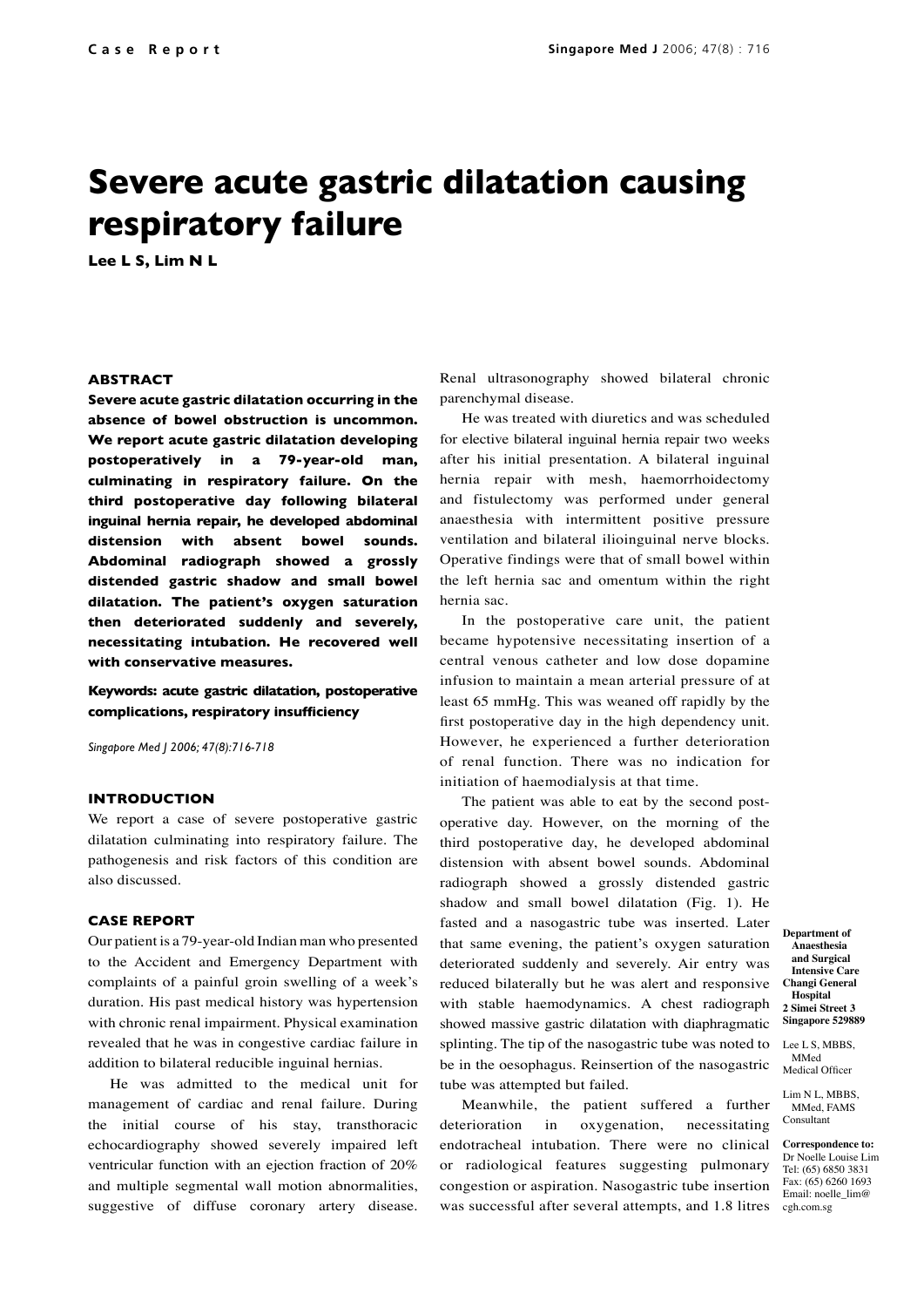

**Fig. I** Abdominal radiograph shows severe gastric dilatation.

of gastric fluid was drained. Initially, the patient required an  $FIO<sub>2</sub>$  (fraction of inspired oxygen) of 100% with a PEEP (positive end expiratory pressure) of 10 cm  $H_2O$  to maintain a SpO<sub>2</sub> > 90.

A repeat chest radiograph done the following day showed evidence of a right aspiration pneumonia for which intravenous piperacillin/tazobactam was started. He made remarkable progress after gastric decompression and was extubated four days later. A frusemide infusion was started to induce and maintain diuresis to which there was a good response. There was subsequent resolution of ileus.

### **DISCUSSION**

Gastric dilatation is commonly encountered postabdominal surgery secondary to postoperative ileus. This is commonly self-limiting and rarely leads to serious complications. Nonetheless, severe gastric dilatation can occur as a result of gastric outlet obstruction from conditions such as gastric volvulus, superior mesenteric syndrome and post fundoplication or post gastric bypass surgery  $(1,2)$ .

It is unusual, in several aspects, that our patient developed severe postoperative acute gastric dilatation. There was no clinically-apparent cause of gastric or bowel obstruction in our patient, and no evidence of incarceration or strangulation of hernia contents. There was also minimal handling of bowel during surgery. In addition, the temporal sequence of events made it unlikely that gastric insufflation (during induction or extubation) contributed to gastric dilatation. There was also no pharmacological cause of gastrointestinal ileus.

Although nasogastric decompression was initiated quickly at the onset of symptoms, there was difficulty in proper positioning of the tube, and this allowed the progression of gastric dilatation. In view of pre-existing impaired cardiac function, this culminated in respiratory compromise and a need for ventilatory support. The deterioration in respiratory status was multifactorial with a major contribution from diaphragmatic splinting secondary to severe acute gastric dilatation. Lesser contributing factors included an aspiration pneumonia (likely contributed by the gastric dilatation) and cardiac failure.

We conducted a MEDLINE search from 1985 to 2004 using keywords of "acute", "gastric", "stomach" and "dilatation". In all, there were more than 20 reports of acute gastric dilatation occurring in the absence of gastric or bowel obstruction. We reviewed 14 reports available in English $(3-17)$ . Several pertinent points can be derived from a review of these cases. Firstly, there is a bimodal distribution in age: one group consisted of individuals aged 20 years or below, while the other group were older patients aged above 50 years. Secondly, there was no gastrointestinal obstruction that precluded acute gastric dilatation. Thirdly, the majority of patients presented with typical features of upper gastrointestinal obstruction, such as upper abdominal distention, pain and vomiting. The onset of symptoms was usually rapid (in hours).

Hmouda et al $^{(3)}$  reported a case where a ventilated patient presented with atypical symptoms of cardiorespiratory symptoms of hypotension, sinus bradycardia and complete atrioventricular block. All these signs resolved spontaneously with gastric decompression and relief of intra-abdominal pressure. In our patient, the degree of gastric distention was severe enough to compromise respiration, but there was no haemodynamic or circulatory insult. Lastly, most of the younger patients had pre-existing eating disorders, and an episode of food binging preceded the occurrence of acute gastric dilatation. Others had underlying muscular dystrophies or mental retardation from various causes $(7-17)$ .

Reported precipitating events in older patients include surgery for benign gynaecological surgery, anorexia and *Staphylococcus aureus* bacteraemia. They also had comorbidities of diabetes mellitus or hypertension. The aetiology remains elusive. Several authors have postulated that visceral muscle involvement or neuromuscular incoordination predisposes to abnormal gastric emptying and progressive gastric dilatation<sup>(10)</sup>. In patients who